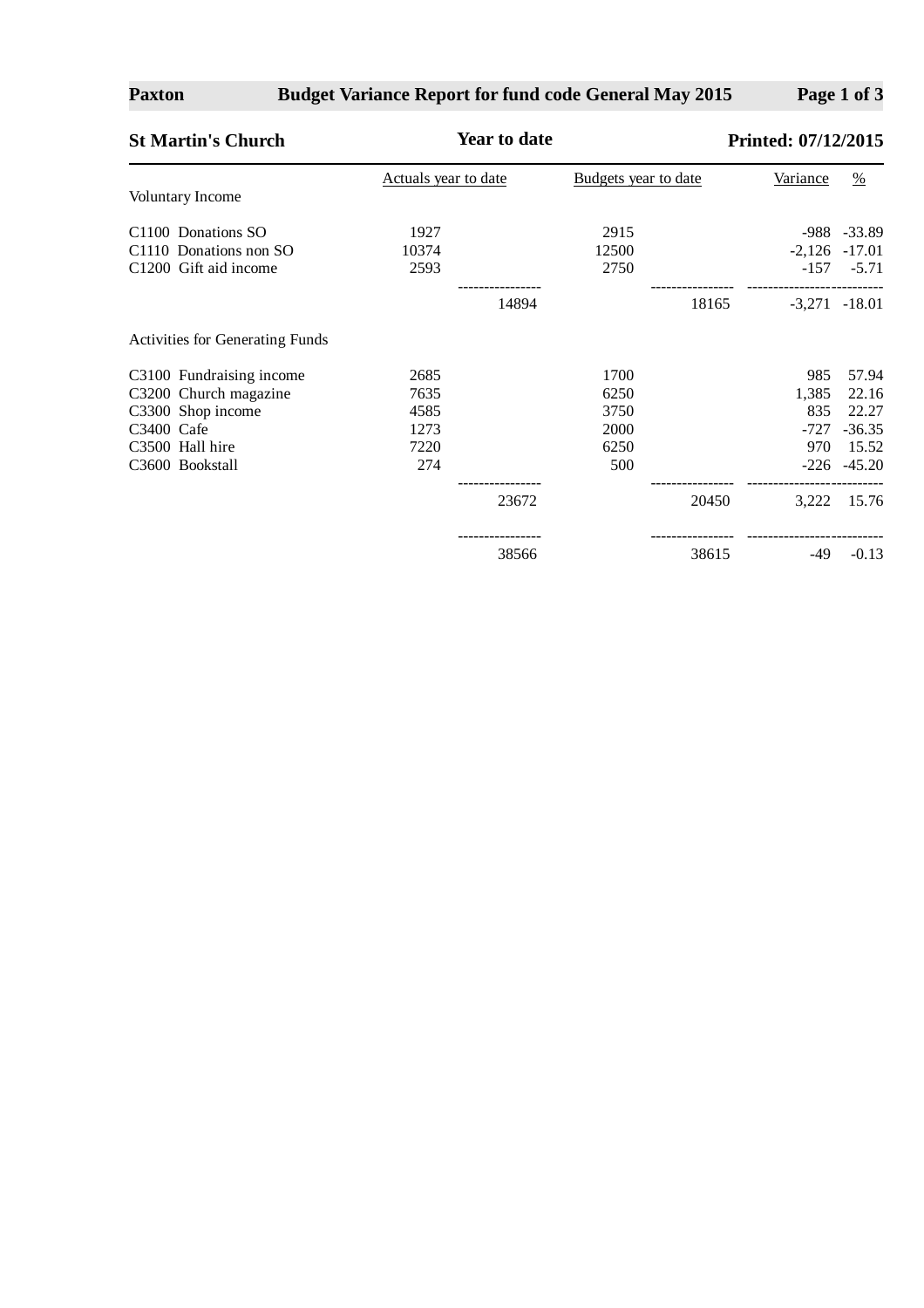# **Budget Variance Report for fund code General May 2015**

**Page 2 of 3**

| <b>St Martin's Church</b>          | <b>Year to date</b>  |          | Printed: 07/12/2015  |         |                  |                   |
|------------------------------------|----------------------|----------|----------------------|---------|------------------|-------------------|
|                                    | Actuals year to date |          | Budgets year to date |         | Variance         | $\frac{0}{0}$     |
| <b>Fundraising Trading Costs</b>   |                      |          |                      |         |                  |                   |
| D3100 Fundraising event costs      | 2500                 |          | 1000                 |         |                  | $-1,500 - 150.00$ |
| D3160 Fundraising misc. costs      | $\boldsymbol{0}$     |          | 250                  |         |                  | 250 100.00        |
| D3300 Goods for resale             | 913                  |          | 1000                 |         | 87               | 8.70              |
|                                    |                      | $-3413$  |                      | $-2250$ |                  | $-1,163$ $-51.69$ |
| <b>Charitable Activities Costs</b> |                      |          |                      |         |                  |                   |
| D6100 Salaries and wages           | 27010                |          | 25000                |         | $-2,010$         | $-8.04$           |
| D6200 Visiting speaker costs       | 125                  |          | 150                  |         | 25               | 16.67             |
| D6210 Readers costs                | 140                  |          | 200                  |         | 60               | 30.00             |
| D7100 Gas                          | 1362                 |          | 1152                 |         | $-210$           | $-18.23$          |
| D7110 Electricity                  | 1291                 |          | 1728                 |         | 437              | 25.29             |
| D7120 Water                        | 275                  |          | 275                  |         | $\Omega$         | 0.00              |
| D7300 Insurances                   | 900                  |          | 875                  |         | $-25$            | $-2.86$           |
| D7400 Cleaning costs               | 600                  |          | 750                  |         | 150              | 20.00             |
| D7500 Maintenance                  | 240                  |          | 200                  |         | $-40$            | $-20.00$          |
| D7510 Repairs                      | $\boldsymbol{0}$     |          | 1000                 |         |                  | 1,000 100.00      |
| D8200 Telephone/email              | 611                  |          | 940                  |         | 329              | 35.00             |
| D8300 Postage                      | 248                  |          | 250                  |         | $\overline{2}$   | 0.80              |
| D8310 Stationery                   | 495                  |          | 625                  |         | 130              | 20.80             |
| D8320 Printing/photocopying        | 224                  |          | 300                  |         | 76               | 25.33             |
| D8330 Parish magazine costs        | 3750                 |          | 3750                 |         | $\mathbf{0}$     | 0.00              |
| D8340 Website                      | 250                  |          | 250                  |         | $\Omega$         | 0.00              |
| D8500 IT costs                     | $\boldsymbol{0}$     |          | 1250                 |         |                  | 1,250 100.00      |
| D8600 Books, mags, CDs, DVDs       | 95                   |          | 125                  |         | 30               | 24.00             |
| D8610 Subscriptions                | 125                  |          | 175                  |         | 50               | 28.57             |
| D8620 Licensing & fees             | 150                  |          | 175                  |         | 25               | 14.29             |
| D8630 AV systems                   | $\boldsymbol{0}$     |          | 500                  |         | 500              | 100.00            |
| D8910 Sundries                     | 20                   |          | 20                   |         | $\boldsymbol{0}$ | 0.00              |
|                                    |                      | $-37911$ |                      | -39690  | 1,779            | 4.48              |

**Paxton**